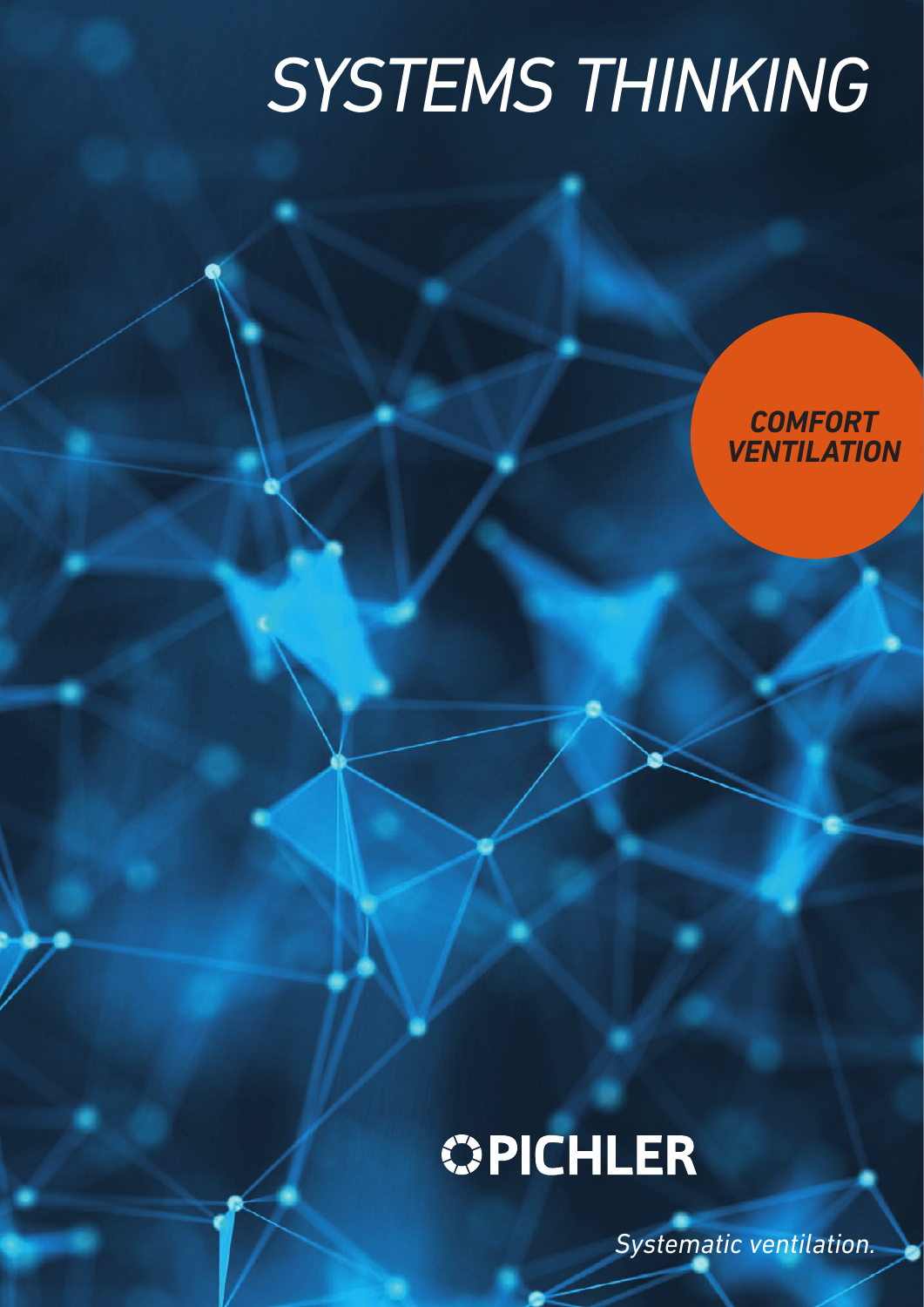

"As leading developers, producers and suppliers of cutting-edge ventilation technology systems we know how to read the signs of the time. Our considerations exceed system boundaries and we always keep an eye on the big picture. Circumspectly and proactively." Mag. Ing. Gernot Pichler, Managing Director

## SOLUTION EXPERTISE

PROACTIVELY DESIGNED VENTILATION TECHNOLOGY SYSTEMS

### WE'RE ACCEPTING THE CHALLENGE

Modern ventilation technology of today must meet many requirements. We all wish to have clean air in a draughtfree environment as well as added comfort and cosiness. Architects, builders and installers require plug-and-play solutions that are easy to install. From planning to control and maintenance, including installation and commissioning, everything is to be easy and is to function flawlessly. This also requires the use of energy- and cost-efficient systems. This is only one of the many requirements that we meet with our ventilation technology systems. And yet, we at PICHLER are even going one step further.

## DEVELOPMENT AND INNOVATION

In our development department in Klagenfurt we constantly commit ourselves to the continuous refinement and the new development of cutting-edge ventilation technology system solutions. In our work we even refer to requirements that are not demanded as yet, but which will play a key role in the future. Our heat pump combi unit PKOM<sup>4</sup>, for example, comes equipped with a standard interface via which photovoltaic systems can be integrated into the overall system. Smart control via PICHLER APP has also become a standard feature by now.

#### THE COMPREHENSIVE PICHLER RANGE

With our extensive product portfolio we cover all important fields of ventilation technology and bring more cosiness into houses, flats, offices, halls and buildings of all kinds. From the development to commissioning, including the design and production, we deliver components as well as overall systems. Reliable and in outstanding quality.

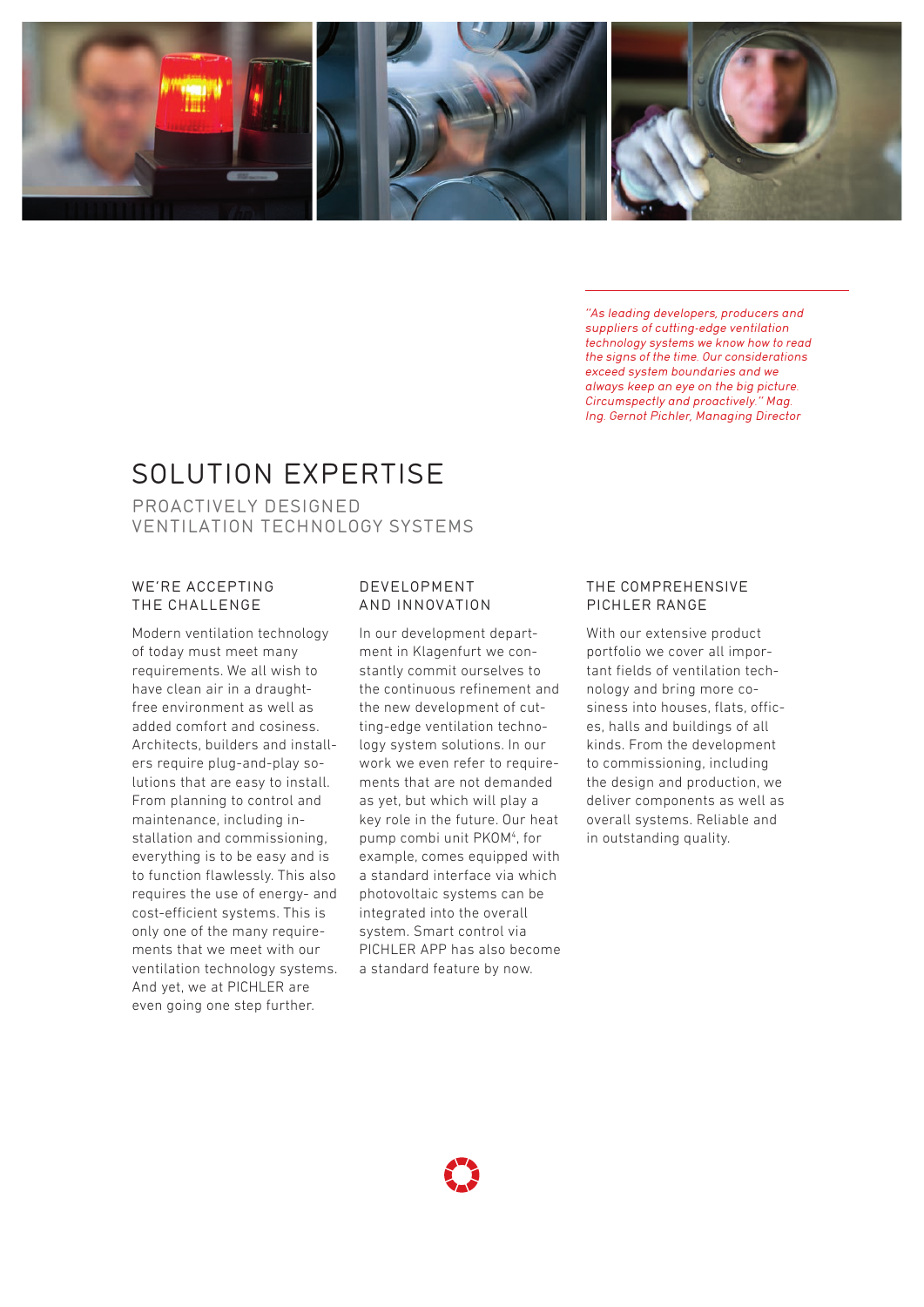

Our ventilation technology systems are energy- and cost-efficient, user-friendly and environmentally sound. They are perfectly thought-out technical masterpieces. With matching accessories, extensions, cables, mounting material and small items of equipment and lots more.

## CUTTING-EDGE TECHNOLOGY

SYSTEM EXAMPLES FROM OUR COMFORT VENTILATION RANGE

## PKOM4: THE INNOVATIVE HEAT PUMP COMBINATION

The heat pump combi unit PKOM<sup>4</sup>, which covers the four functions of ventilation, heating, cooling and warm water treatment and which is used in passive houses, is an exceptional solution. With its smart functions it can be easily combined with other systems (e. g. a photovoltaic system for solar power generation). In this way it provides for a perfect room climate

 in a sustainable and superefficient fashion. It received the Build It Award 2018 in London and the Grand Prix (For Pasiv) in Prague.

## LG 100: THE VERSATILE SINGLE-ROOM SYSTEM

The single-room unit LG 100 which has been developed in Klagenfurt and which is provided with a connecting option for a second room is perfectly suited for decentralized solutions in the field of modern residential building. It combines the functions of humidity protection, comfort ventilation and heat recovery and surprises by its especially low-noise operation and low power consumption. It offers flexible mounting options (for ceiling, wall and flush-mounted fitting) and connection variants.

### LG 350: THE EXEPTION-ALLY QUIET COMPACT SOLUTION

With our energetically and acoustically optimized compact ventilation unit LG 350 we are complementing our passive house certified PICHLER equipment series. The LG 350 is one of the most quiet devices on the market and was specially designed for the controlled housing ventilation of singlefamily houses, office and business spaces, medical practices and the like. It is suitable for volume flows of  $70$  to  $350 \text{ m}^3/h$ .